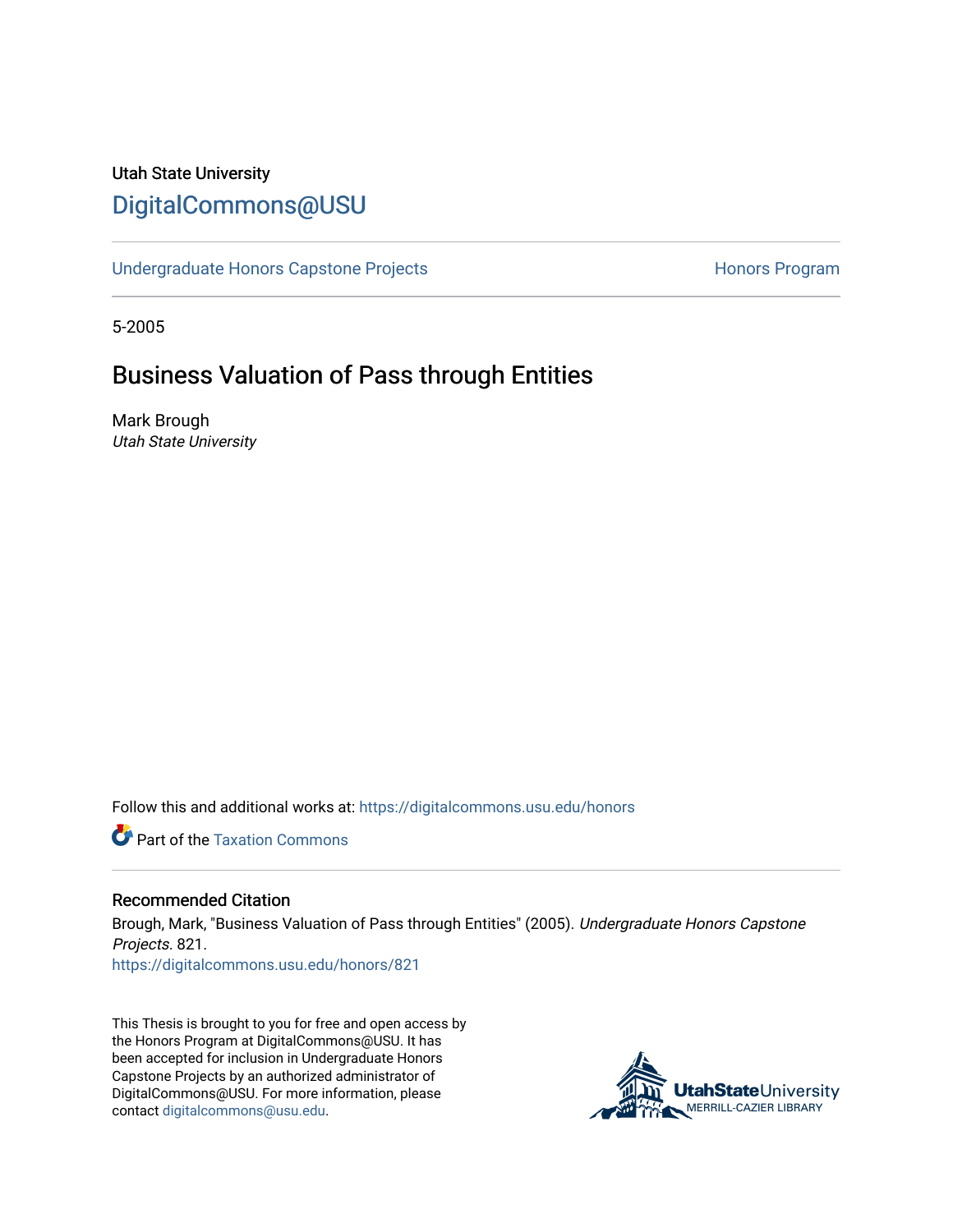## BUSINESS VALUATION OF PASS THROUGH ENTITIES

by

Mark Brough

Thesis submitted in partial fulfillment of the requirements for the degree

of

#### **HONORS IN UNIVERSITY STUDIES WITH DEPARTMENT HONORS**

**in** 

**Business** 

**Approved:** 

**Thesis/Project Advisor**  TJ */er /3c,wie.s (Print Advisor's name here)*  **Department Honors Advisor**   $C$ *I*, fferd Skousen *(Print Advisor's name here)* 

**Director of Honors Program** 

*(Print Director's name here)* 

**UTAH STATE UNIVERSITY Logan, UT**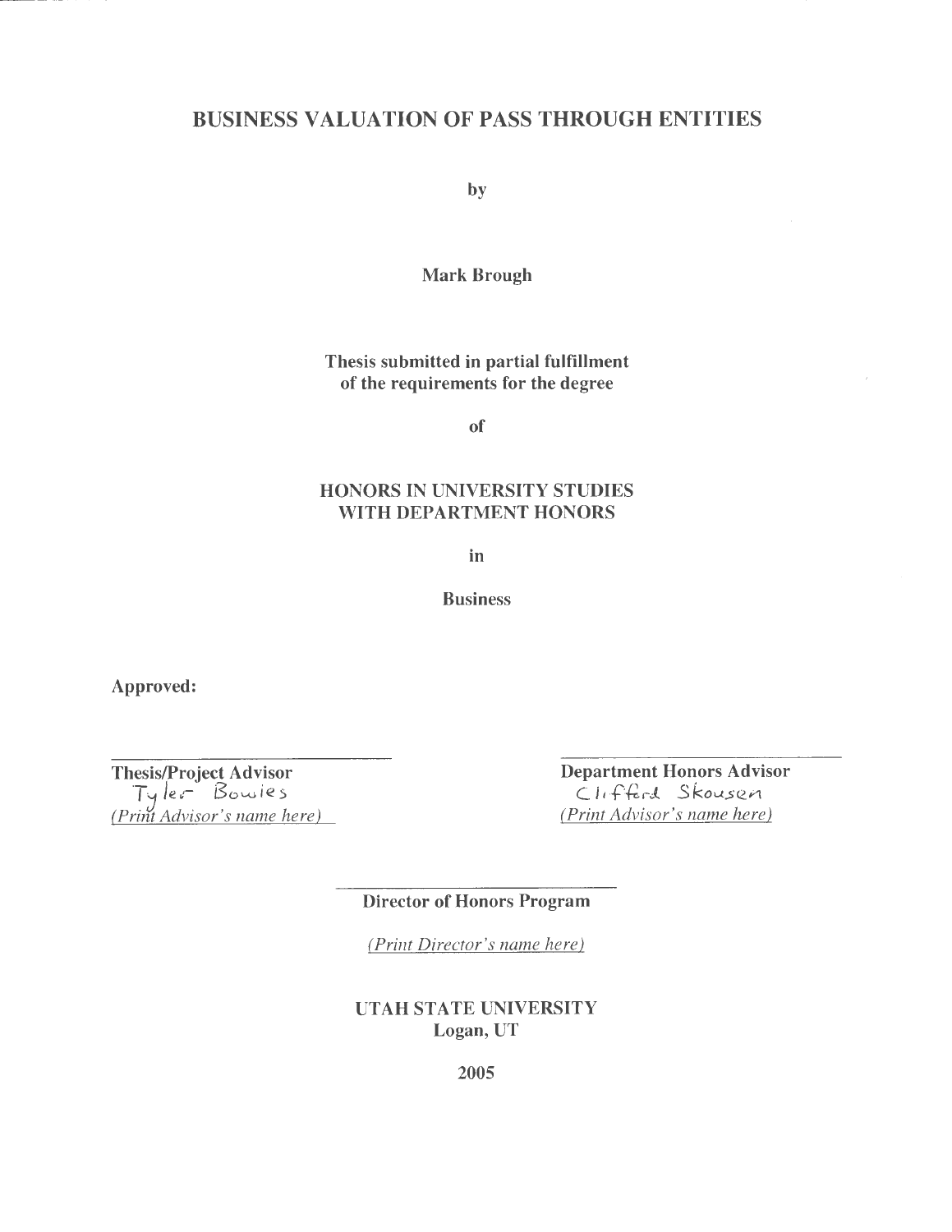1177E 450 N • KAYSVILLE, UT AH• 84037 PHONE 435- 770-2988 • E-MAIL MARKPBROUGH@CC. USU.EDU

# **MARK P BROUGH**

# **Honors Thesis**

**Valuation of Pass through Entities**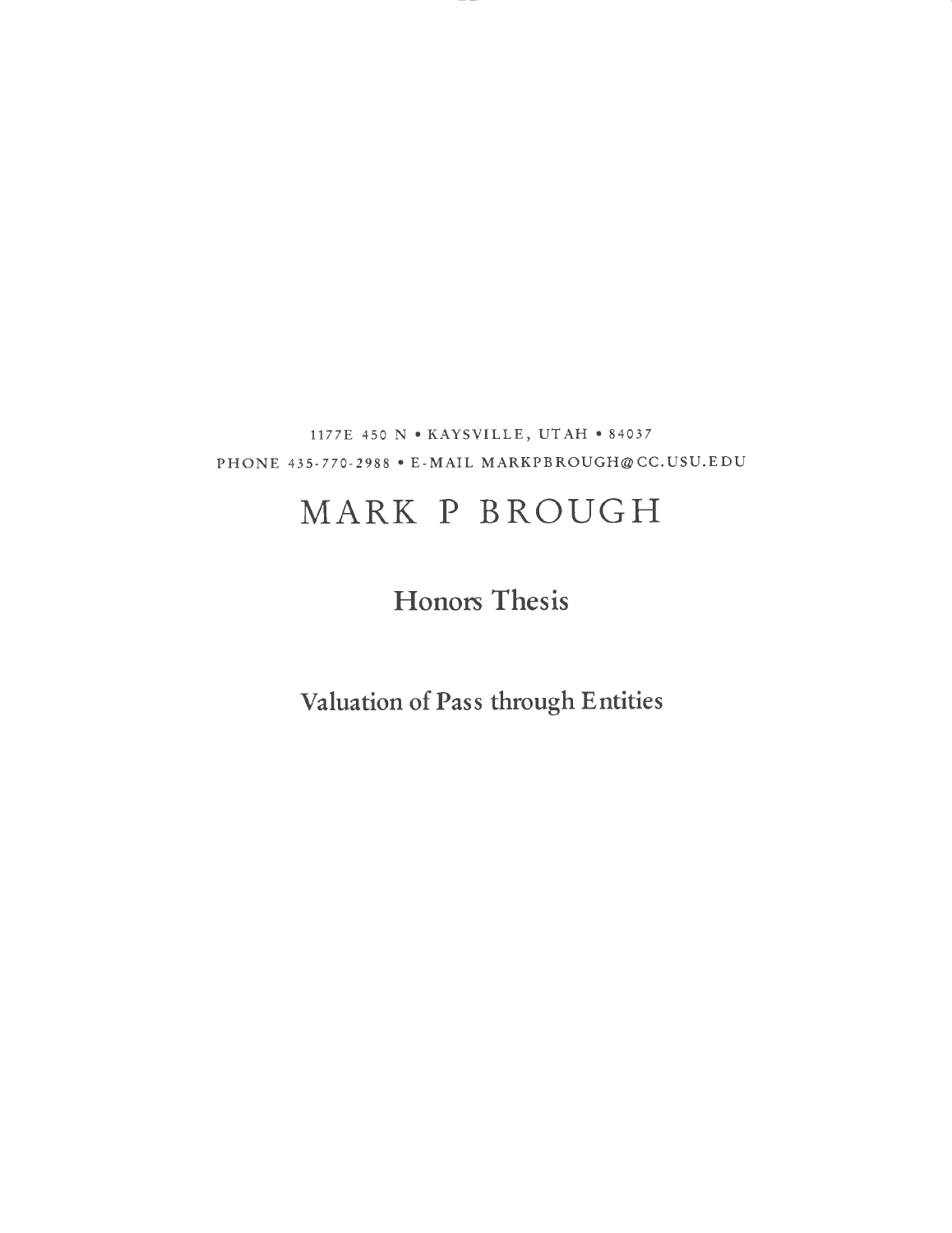### **Introduction**

The majority in the business valuation profession believe that the proper way to value a "pass through" entity is to tax affect the earnings. This may be the traditional understanding, but recent court cases such as *Estate of Walter L. Gross* suggest that tax affecting may not be valid. The focus of this paper is to analyze the arguments presented by valuation experts in the Tax Court for and against tax affecting the earnings of a pass through entities.

#### **Background**

A significant increase in the number of pass through entities started in 1982 when Congress passed the Subchapter S Revision Act. (Clarkson et al.) The purpose of this act was to eliminate double taxation at both the corporate and shareholder level. With this act corporations were divided into two groups: the S corps, which operate under the S election; and the C corporations. The election of S corporation status provides many advantages and tax considerations to businesses. However, not every corporation can file for S corporation status to enjoy these benefits. The major limiting qualifications and the potential benefits of pass through entities are presented below.

#### **Qualifications for an S Corporation Status**

- 1. The corporation must be a domestic corporation.
- 2. The corporation must not be a member of an affiliated group of corporations.
- 3. The shareholders of the corporation must be individuals, estates, or certain trusts. Corporations, partnerships, and no qualifying trusts cannot be shareholders.
- 4. The corporation must have seventy-five of fewer shareholders.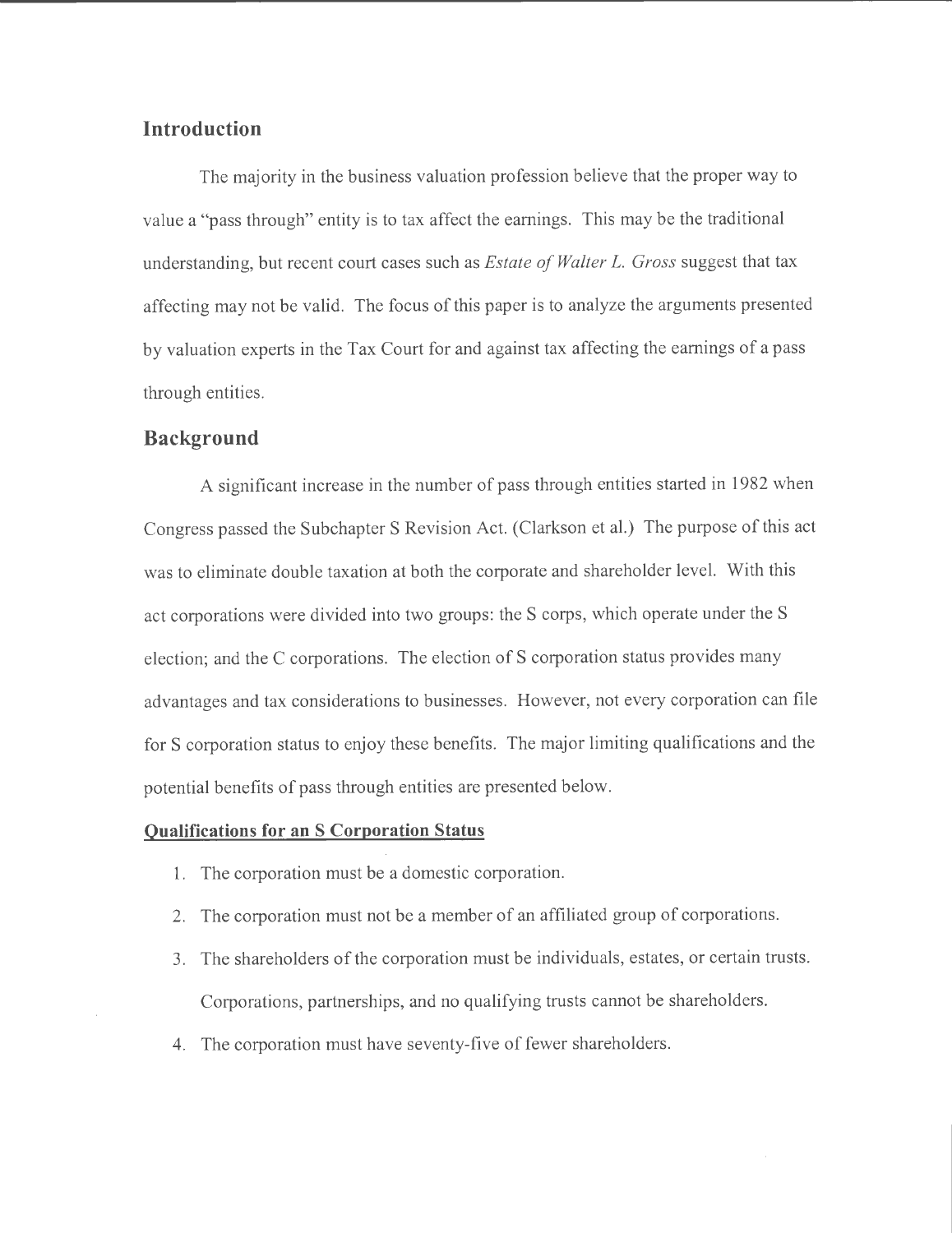- 5. The corporation must have only one class of stock, although not all shareholders need to have the same voting rights.
- 6. No shareholder of the corporation may be a non-resident alien. (Clarkson et al)

#### **Benefits of a Pass Through Entity**

The benefits of S corporations and other pass through entities include a single tax at the shareholder level rather than a double tax at the corporate and the shareholder level. Also, if the corporation has losses, the shareholders of the corporation can use the losses to offset other income. Another benefit, common to both types of corporations, is the limited liability to shareholders.

#### **Management Structure**

The management of an S corporation resembles that of sole proprietorship or partnership. There is usually one individual, or a small number of individuals, who take the position of executives and officers. Special considerations must be taken to meet the specific requirements of state statues concerning the conduct of an S corporation. This may included the actions of a majority shareholder to be approved by more than a simple majority on special issues.

One of the main management problems with a pass through entity is that the number of share holders allowed is relatively small. With a small number of shareholders, the managers may find themselves sharing control with associates they don't know or like. This could happen in the event of a death or transfer of the shares to an outside party. One way to prevent this type of situation is to have a shareholder agreement. This prevents any of the shareholders from selling their shares to anyone outside to the company without first allowing the other shareholders to buy them.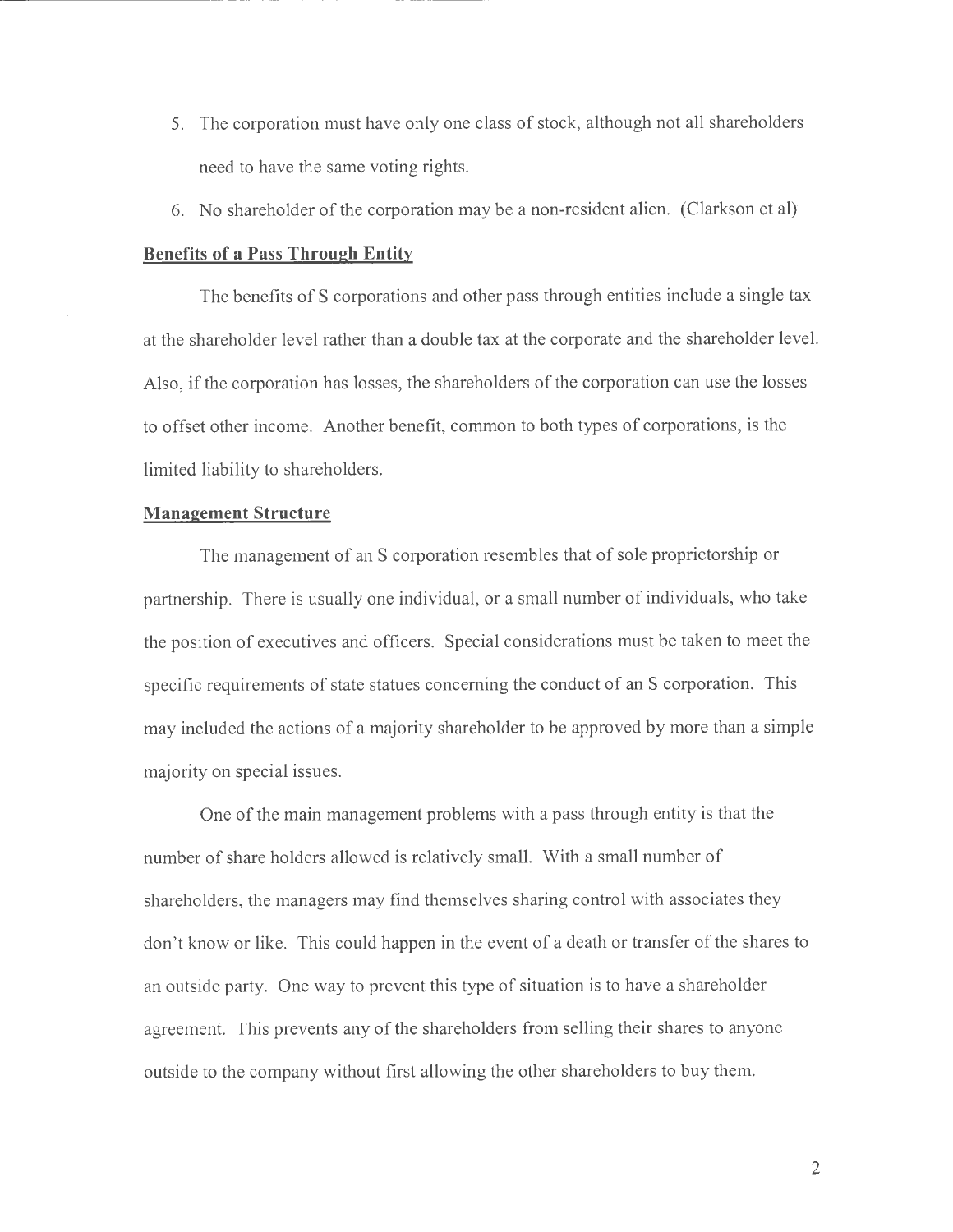#### **Valuation of a Pass Through Entity**

The Tax Code defines fair market value as "the price at which the property would change hands between a willing buyer and a willing seller, neither being under any compulsion to buy or to sell and both having reasonable knowledge of relevant facts."

#### **Sec. 20.2031-l(b), Estate Tax Regs.; sec. 25.2512-1, Gift Tax Regs.**

Corporations are valued using three common methods of valuation: **1)** the asset method; 2) the market method, and 3) the income method. The market method and the income method both require consideration of income taxes in the computations. The focus of this analysis is limited to the income method and particularly the Discounted Cash Flow (DCF) approach which is the most common income valuation method used.

The DCF theory assumes that a company is worth the present value of its projected future cash flow. Generally, cash flow is considered to be net earnings after tax and adjusted to cash flow accounting. Earnings and cash flow are projected into the future using a constant growth rate after a specific projection period of around five years. The growth rate is usually based on the historical earnings of the company. If this data is not available, then market research can be preformed to find a theoretically sound rate.

The difficult part in valuing an S corporation, or any other pass through entity, is whether on not to reduce the projected cash flows by the amount of an income tax liability. As stated earlier, S Corporations do not pay taxes at the entity level, but shareholders must pay taxes on the earnings that flow through the company. This means that the net income of a pass through entity does not have any direct tax burden at the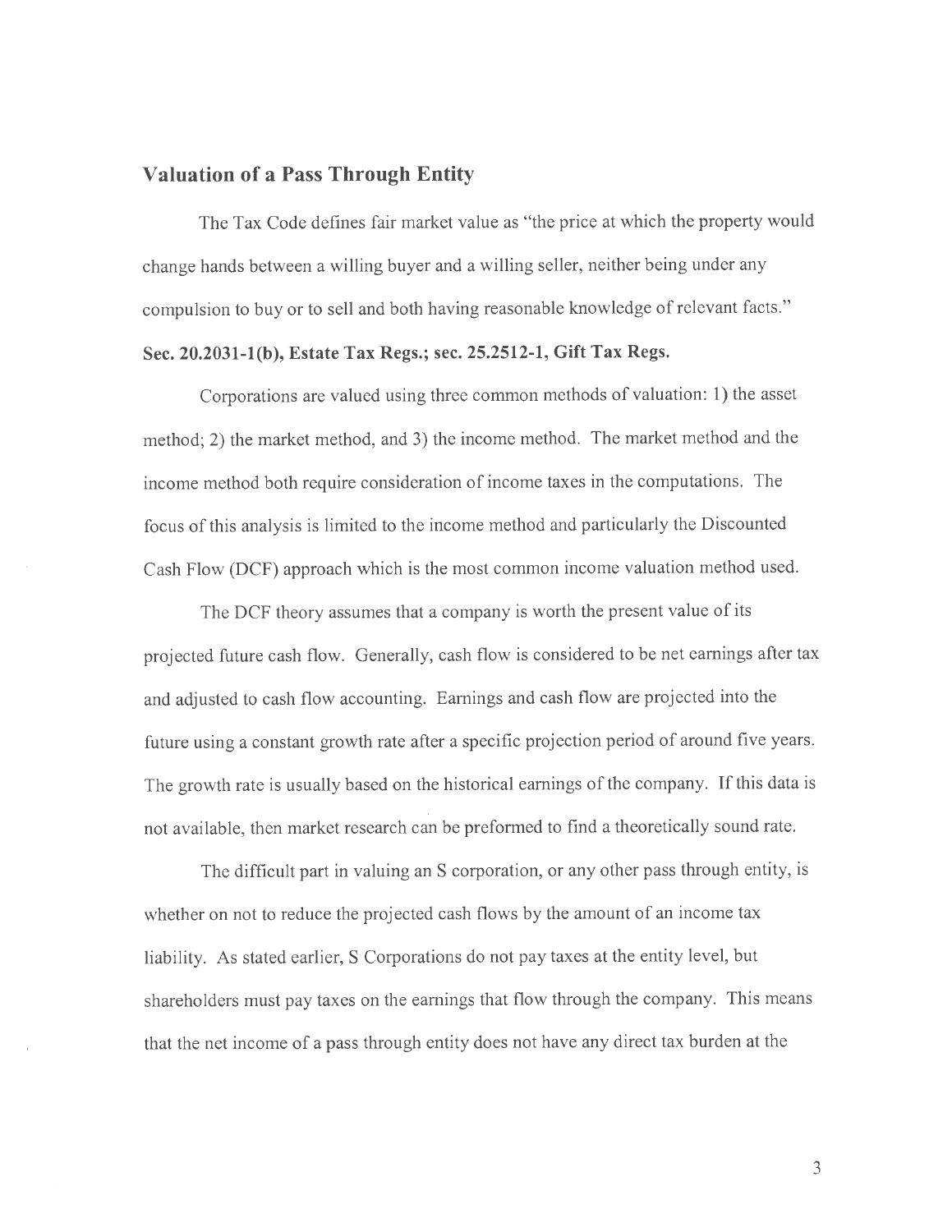entity level. Projecting the earnings at the entity level will show the value of the company without any tax burden.

The majority in the business valuation profession believe not imposing a tax adjustment on the projected earnings would overstate the value of the company. The opponents of this methodology believe that a net of tax value does not take into consideration tax savings of the S status. This debate on whether to tax affect the income stream of a pass through entity is supported on both sides by appealing arguments, both logical and quantitative. The non-quantitative arguments are presented below.

### **Arguments for Tax-Affecting**

Many of the arguments for tax affecting the earnings of an S corporation were presented in a tax court case know as the *Gross* case. The main arguments are: (Hawkins,Paschall)

- 1. Tax affecting is the common practice among the experts in the valuation profession.
- 2. The owners of the S corporation are at risk that the company may not distribute enough of the earnings to cover the liabilities of their shares.
- 3. The corporation may in the future lose the S corporation status. Tax affecting compensates for this potential risk.
- 4. The IRS states in two of its manuals that it is appropriate to tax affect the earnings of pass through entities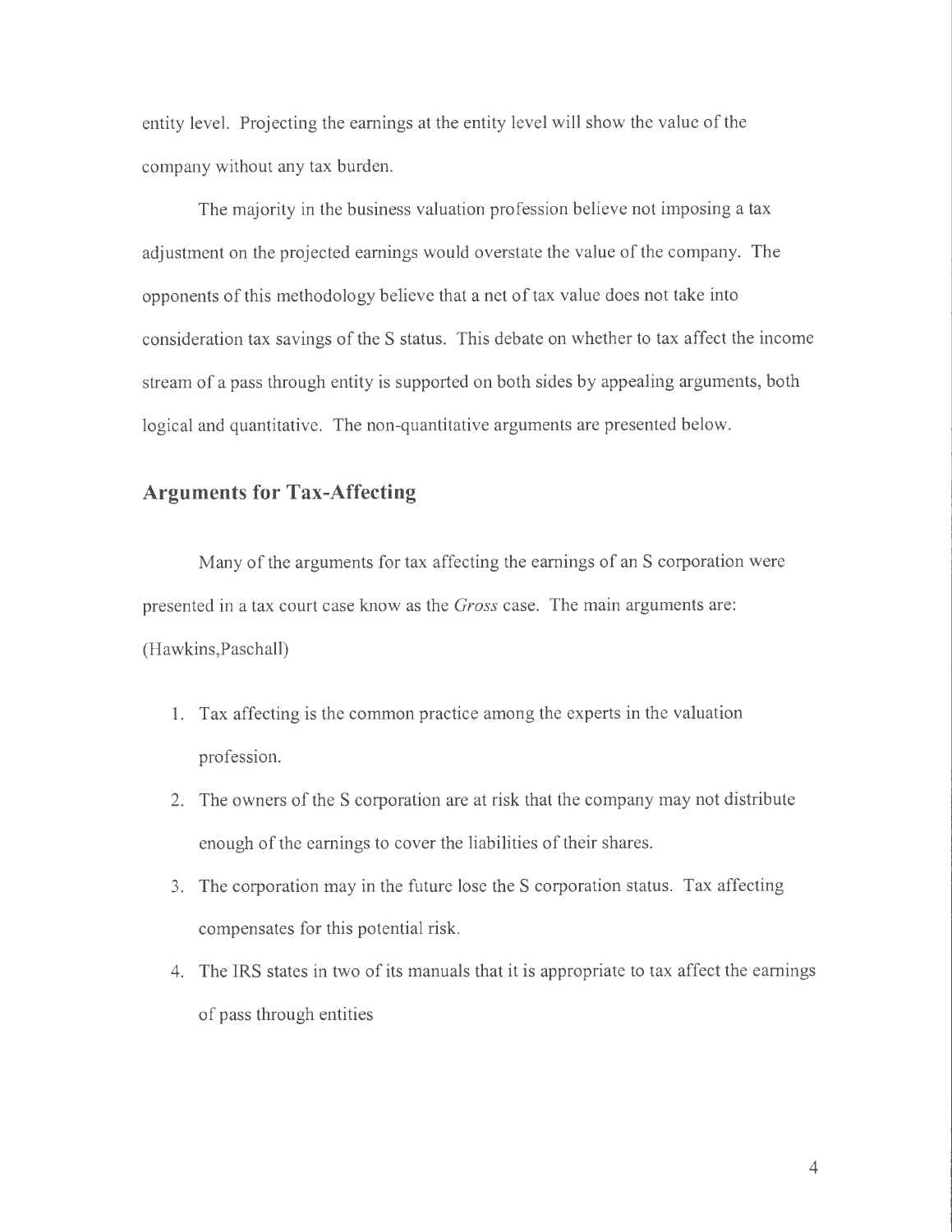#### The Valuation Guide States:

"S corporations are treated similarly to partnerships for tax purposes. S corporations lend themselves readily to valuation approaches comparable to those used in valuing closely held corporations. You need only to adjust earnings from the business to reflect estimated corporate income taxes that would have been payable had the Subchapter S election not been made."

#### The IRS Handbook States:

"If you are comparing a Subchapter S corporation to the stock of similar firms that are publicly traded, the net income of the former must be adjusted for income taxes using the corporate tax rated applicable for each year in question, and certain other items, such as salaries. The adjustments will avoid distortions when applying industry ratios such a price to earnings."

5. Most of the potential buyers of an S corporation are C corporations. This may be an already established corporation or a group of individuals who will have to organize as a C corporation to buy the company. This would mean the S corporation would lose all of its apparent benefits and essential become a C corporation. These buyers would not pay for a benefit they are not going to realize.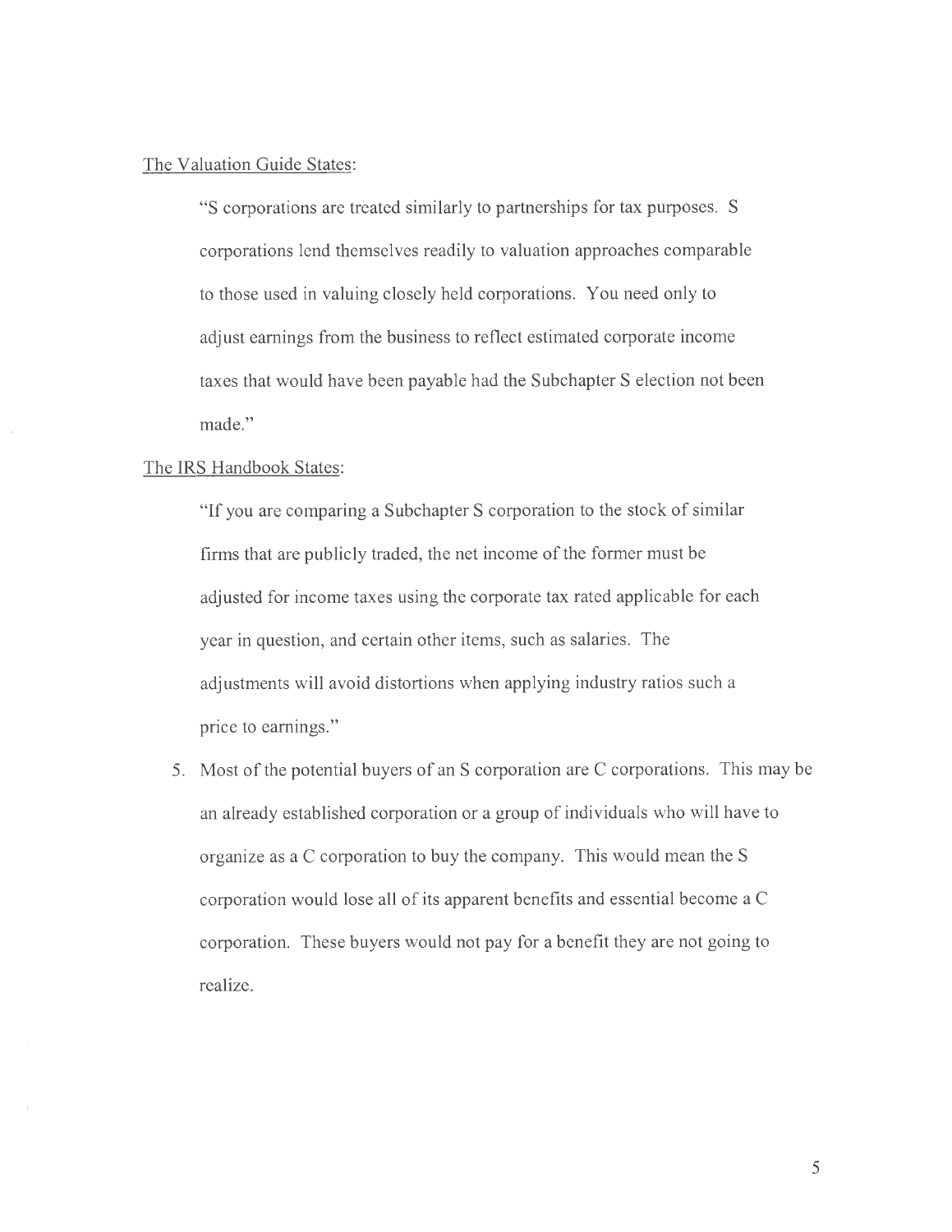## **Arguments for not Tax-Affecting**

(Hawkins,Paschall)

- 1. The company is currently not paying any corporate taxes.
- 2. There are no signs the company might revoke its S status.
- 3. Historically the company has distributed nearly 100% of all its earnings.
- 4. The company receives a benefit of not paying double taxes, and should not be burdened with a negative tax when valuing the companies stock.

#### **The Courts Involvement**

The question of whether to tax affect the earnings of a pass through entity came to the front of the business valuation world with four major pieces of litigation.

These four cases are:

- *Walter* L. *Gross, Jr. et ux, et al. v. Commissioner, TC Memo.* 1999-254, No. 4460-97 (July 29,1999), affd.272 F. 3d 333 (6<sup>th</sup> Cir. 2001)
- *Estate of John* E. *Wall v. Commissioner,* T.C. Memo. 2001-75
- *Estate of William G. Adams Jr. v. Commissioner,* T.C Memo. 2002-80
- *Estate of Richie* C *Heck b. commissioner,* T.C Memo. 2002-34

The first and perhaps the most important of these cases was the IRS victory in the *Estate of Walter* L. *Gross,* in which the Tax Court sited with the evaluation of the IRS expert. This case has since been erroneously misapplied in many subsequent valuation settings.

#### **The Facts of the Gross Case:**

This case involved the G& J Bottling Company which was a large bottling company for Pepsi Cola. The G&J was owned by two separate families which each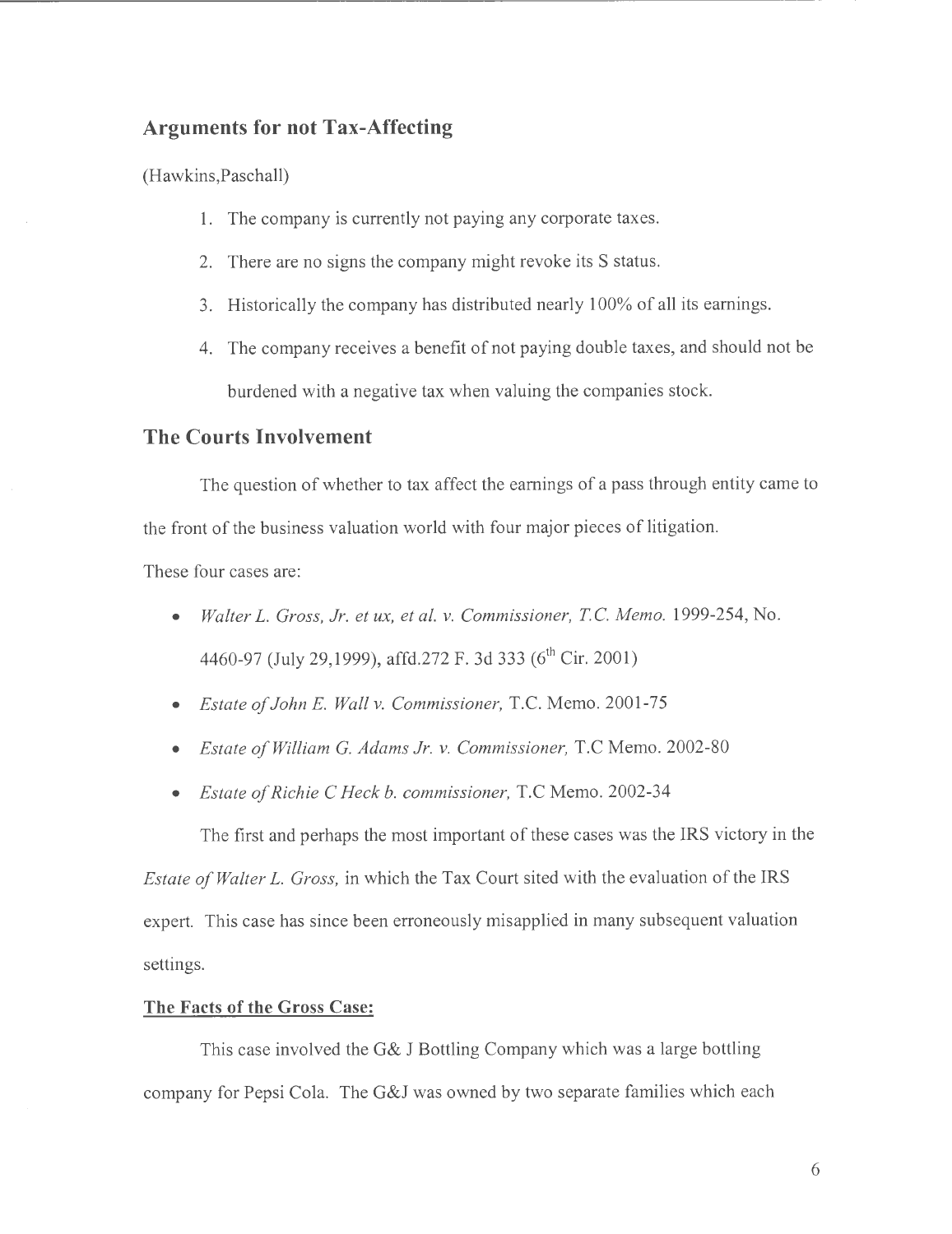owned 50% of the company. Throughout 1988-1992 the company enjoyed growing profits and distributions to owners, which were almost 100% of the net income. At the time of the case G&J was the third largest bottler for Pepsi Cola. On November 1, 1982 the company decided to file for an S corporation status. The filling included a restrictive stock agreement that limited the sale of the stock to anyone outside of the family. Also, any transfer of stock that would terminate the S corporation status was prohibited by the agreement. Five gifts of less than 1% were distributed on July 31, 1992. The restrictive stock agreement was still in place at the time of the "gifts." The taxpayer's estimated the shares to be worth \$5,680 per share, based on the valuation of Business Valuation Inc. The IRS estimated these shares to be worth \$10,910 per share, for the purpose of gift tax, the taxpayer's valuation stated the value at \$5,680(Gross 1999). The disagreement between the two experts on the value of the stock was the catalyst for the litigation.

The difference in the value of the stock was a direct result of whether or not the earnings were tax-affected. The taxpayer's expert believed the correct method was to tax affect the earnings, while the IRS expert believed it was not appropriate. Dr. Bajaj, the expert for the IRS stated, he did not know what the standard practice for tax affecting was in l 992(Gross 1999). The taxpayer's expert Mr. McCoy, stated that he believed the industry standard was to tax affecting the earnings. Upon cross examination, Mr. McCoy did state that there was growing debate in the valuation practice as to the correct treatment of the tax liability. He also stated, that he might think about tax affecting the earnings in the future. The judges in the case weighed heavily on the testimony of Mr. McCoy stating "The majority opinion seems to place great weight on the fact that Mr. McCoy stated that he might consider tax-affecting now, however the majority gives no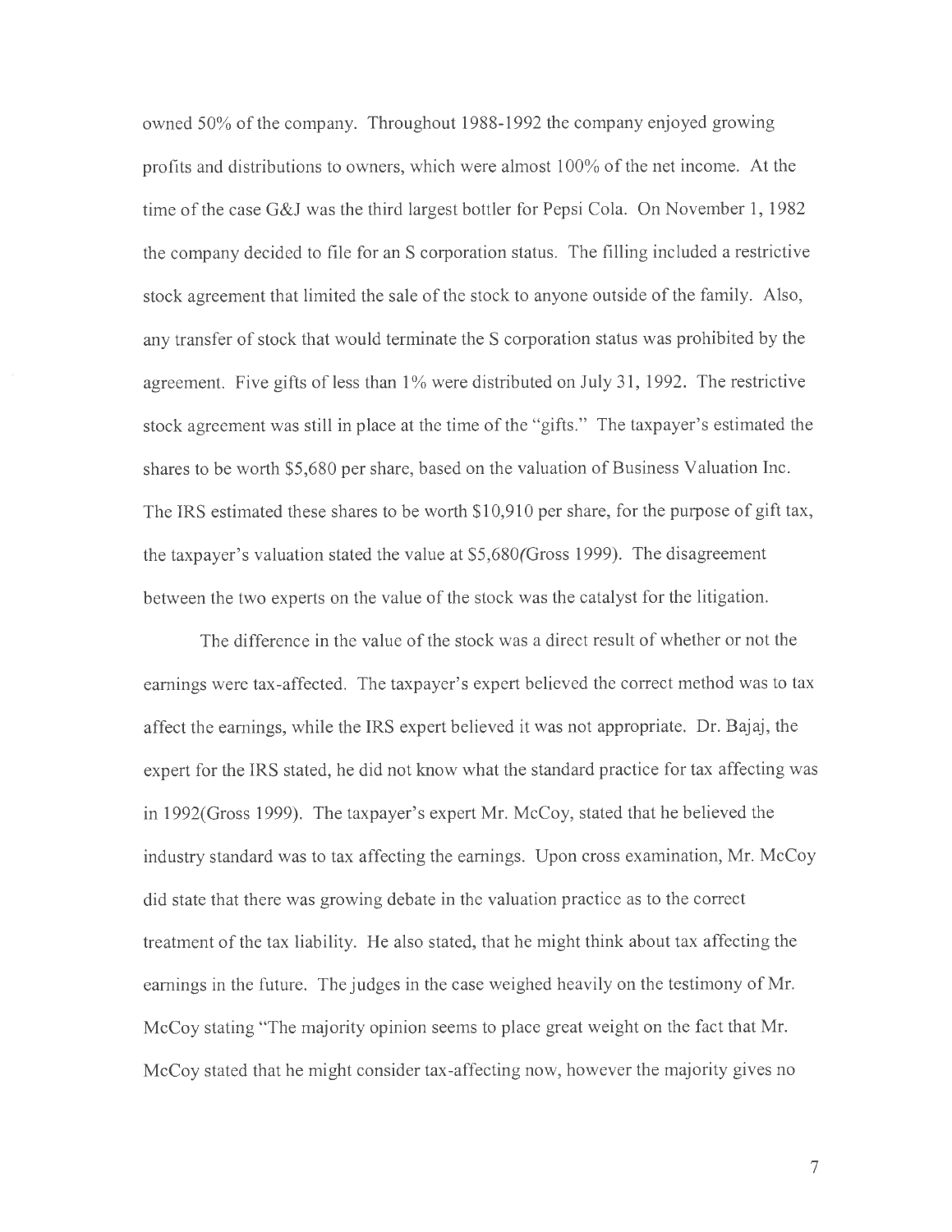weight to Mr. McCoy's statement that tax affecting was the generally accepted practice in 1992."(Gross 1999)

The taxpayer's expert believed that his strongest argument for tax affecting was the fact that two internal documents in the IRS stated it was the correct practice. The majority decision in the case stated that the guidelines in the manuals were irrelevant. The IRS manuals have the following disclaimer "This material was designed specifically by the IRS for training purposes only. Under no circumstances should the contents be used or cited as authority for setting of sustaining a technical position." The Court in the case believed this disclaimer did in no way suggest a legal precedent on tax affecting.

The Court ruled in a two to one vote that the earnings of the corporation were to be valued at a non tax-affected basis, based on the following relevant facts: 1) G&J distributed nearly 100% of its earnings to the share holders and had more than enough to money to cover the tax liability:2) at the time of the gift, the stockholder agreement was in place, prohibiting the S status being jeopardized: 3) G&J had a stable and profitable history; 4) there was no indication that the company was going to revoke the S corporation status any time in the near future; and 5) the last and most important was the valuation concerned a minority valuation.

#### **Valuation of a Minority Shareholder**

A minority shareholder valuation means that the share ownership being valued represents less than 50% of the company. In other words, the corporation is controlled by the "controlling interest" majority shareholder of the company. The controlling interest has much more power as to the direction of the company. The controlling interest would have much more say in the dividend payouts and operations of the company. It is widely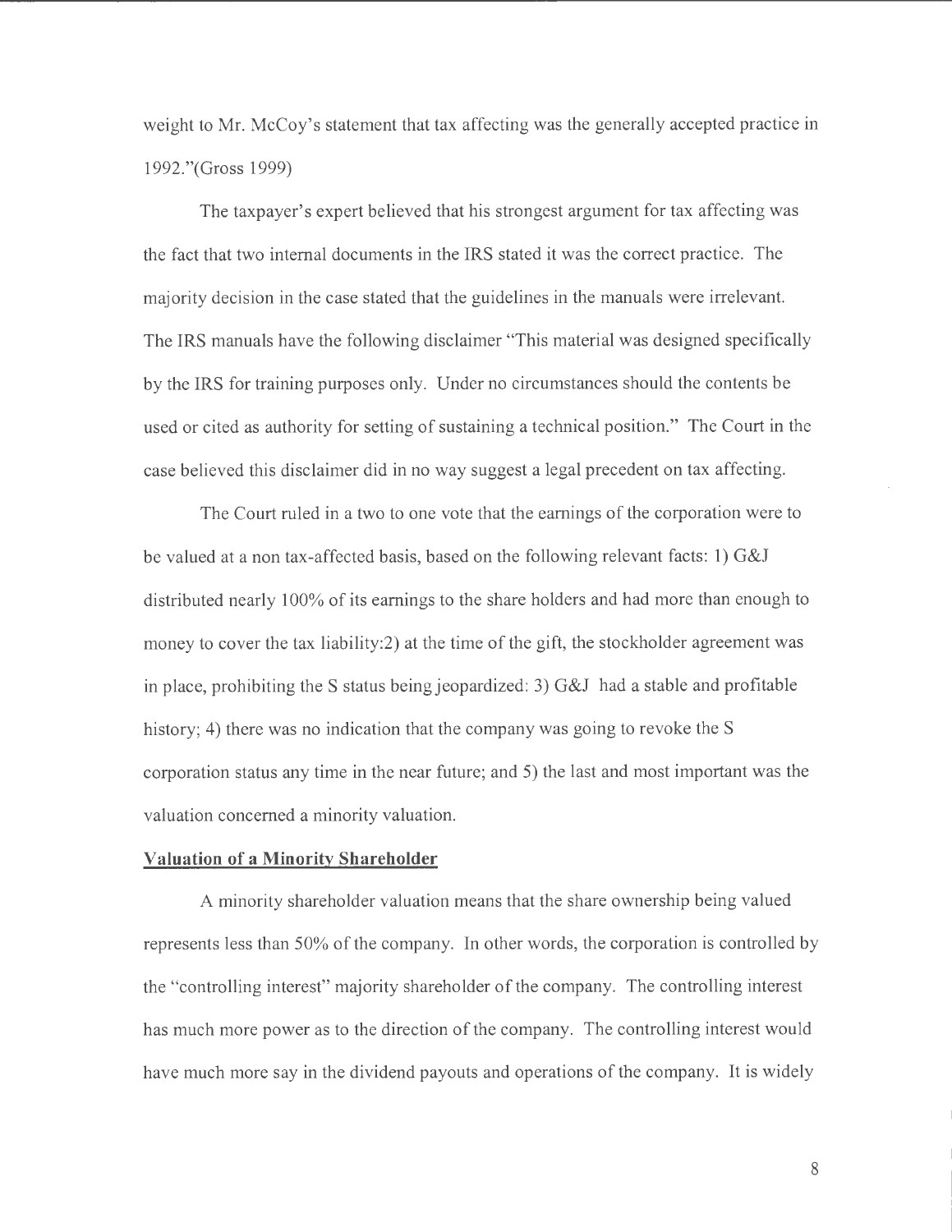believed a potential buyer of a corporation would much rather buy a controlling interest, than a minority share. This means that the fair market value of the shares must be discounted to show the potential market for the shares.

Perhaps, the most important implication in the valuation of a minority interest, as in the Gross case, is; who would want to buy a non controlling share in another company? The most likely buyer of a 1% share in G&J would theoretically be another member of the family. In cases, such as the Gross case, the S corporation has specific stock agreements that limit the sell of any of the companies stock that will jeopardize the S status. What this does to the potential sale of the stock, is drastically limit the number of qualified buyers in the market. This means the discount for the lack of marketability would be much higher than for a controlling share.

#### **Analysis of the Gross Decision**

The Gross case provided the ideal situation for the IRS to set a precedent that the earnings of S Corporation or other pass through entities should not be tax-affected. The Gross decision was theoretically correct in the fact that the ruling was in favor of not tax affecting the earnings, but this does not mean that every S corporation should not be valued by tax-affecting the earnings. If the company and its shares match up exactly with that of the G&J bottling company, then the Gross decision can be applied to the case. The problem is this type of scenario is practically impossible in the business valuation world. Corporations are all different, each with a unique history and structure. The Tax Court has shown in past rulings that it does not understand that each case should be handled on an individual basis. The Gross decision can not be allowed to be the cookiecutter solution to the valuation of every pass through entity. The misapplication of the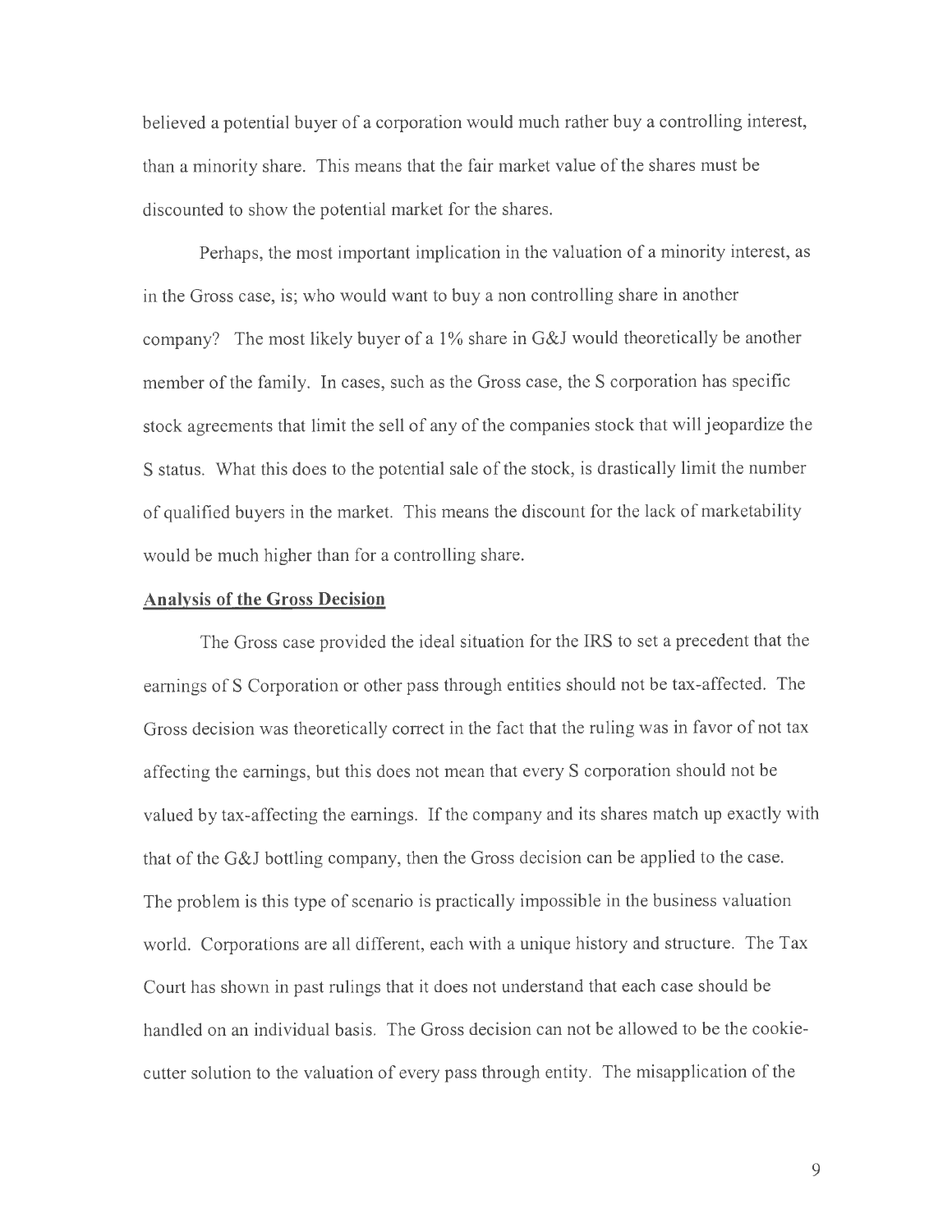Gross decision in the case of Adams v. Commissioner clearly displays the problem of a standardized solution.

#### **Facts of the Adams Case**

In Adams, the valuation concerned a majority 61.59% controlling interest in *Waddell Sluder Adams & Co., Inc.* (WSA), which is a retail and general managing insurance agency. William G. Adams, Jr. died on September 28, 1995, leaving 178 shares of WSA to his daughter Julia Adams SLipher. At the time of his death the estate valued the shares of WSA at \$920,800. The IRS valued the shares at \$1,746,000. Both of the experts in the case believed in order to be a true representation of the fair market value of the company the earning needed to be tax affected. The capitalization rates the experts used is a source of debate and is beyond the scope of this essay. The judges rejected each of the expert's estimates on the belief the Gross case proved the earnings of MSA did not need to be adjusted for taxes. The court stated " The result here of a zero corporate tax on estimated prospective cash flows and no conversion of the capitalization rate from after corporate tax to before corporate tax is identical to the result in Gross v. Commissioner, T.C. Memo. 1999-254 [1999 RIA TC Memo ¶99,254], affd. 272 F.3d 333 [88 AFTR 2d 2001-6858] (6th Cir. 2001), of zero corporate tax rate on estimated cash flows and a discount rate with no conversion from after corporate tax to before corporate tax." (Adams). An analysis of this statement shows that the court followed the precedent of Gross without thinking about the details of the company at hand.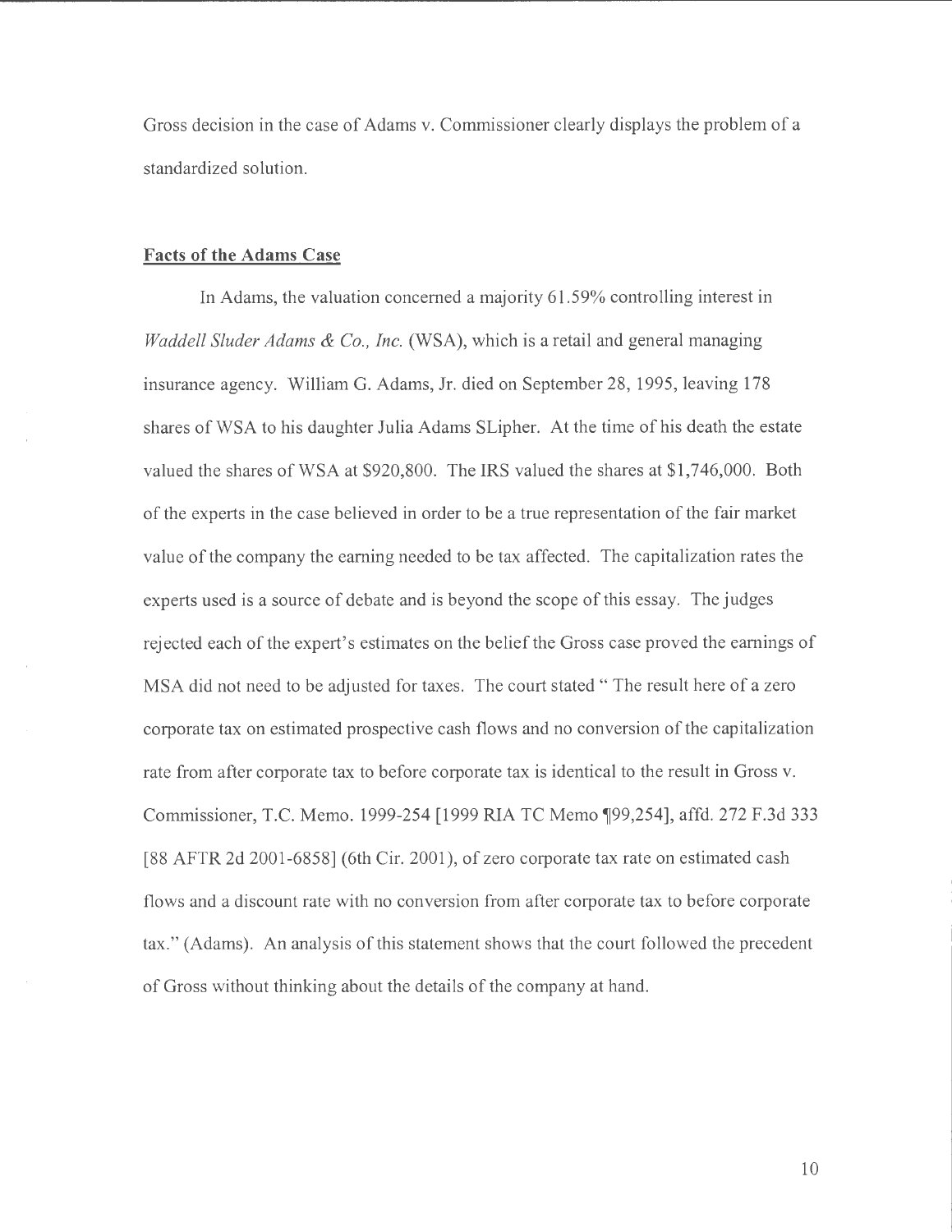#### **Analysis of the Adams Case**

Adams was different than Gross because the valuation concerned a majority interest in a company without a limiting stock agreement. The minority interest in Gross was theoretically most likely to be purchased by a member of the family or other shareholders. G&J showed no signs of wanting to break the S status anytime in the near future. Adams, on the other hand, involved a majority interest in a company that did not have a limiting stock agreement. Without a limitation on the sale of the stock, it would be unreasonable to assume the stock would only be purchased by other shareholders in the company. It is probable that the buyer would be an individual that could qualify for S status, but this does not mean the buyer wouldn't be another corporation that would break the S status. By breaking the S status the corporation would have to pay taxes at both the entity level and the shareholder on all the future earnings. The hypothetical corporation would not pay an extra benefit for the S status that it was not going to incur. In order for the corporation to purchase the company the fair market value would have to be adjusted to take out the unrealizable value of the S status.

#### **Analysis of a Recent Case in Litigation**

The following facts are from a settled case that was in litigation throughout 2004. The names of both parties have been changed to protect the integrity of the case. The dispute involved a manufacturing company owned by two individuals, Mr Doe and Mr. that filed for LLC status in 1998. Prior to the filling Mr Doe owned a company that was nearing its maximum capacity of 20,000, we will call them widgets, per month. The idea of the new LLC was to increase the overall productive capacity and allow new growth.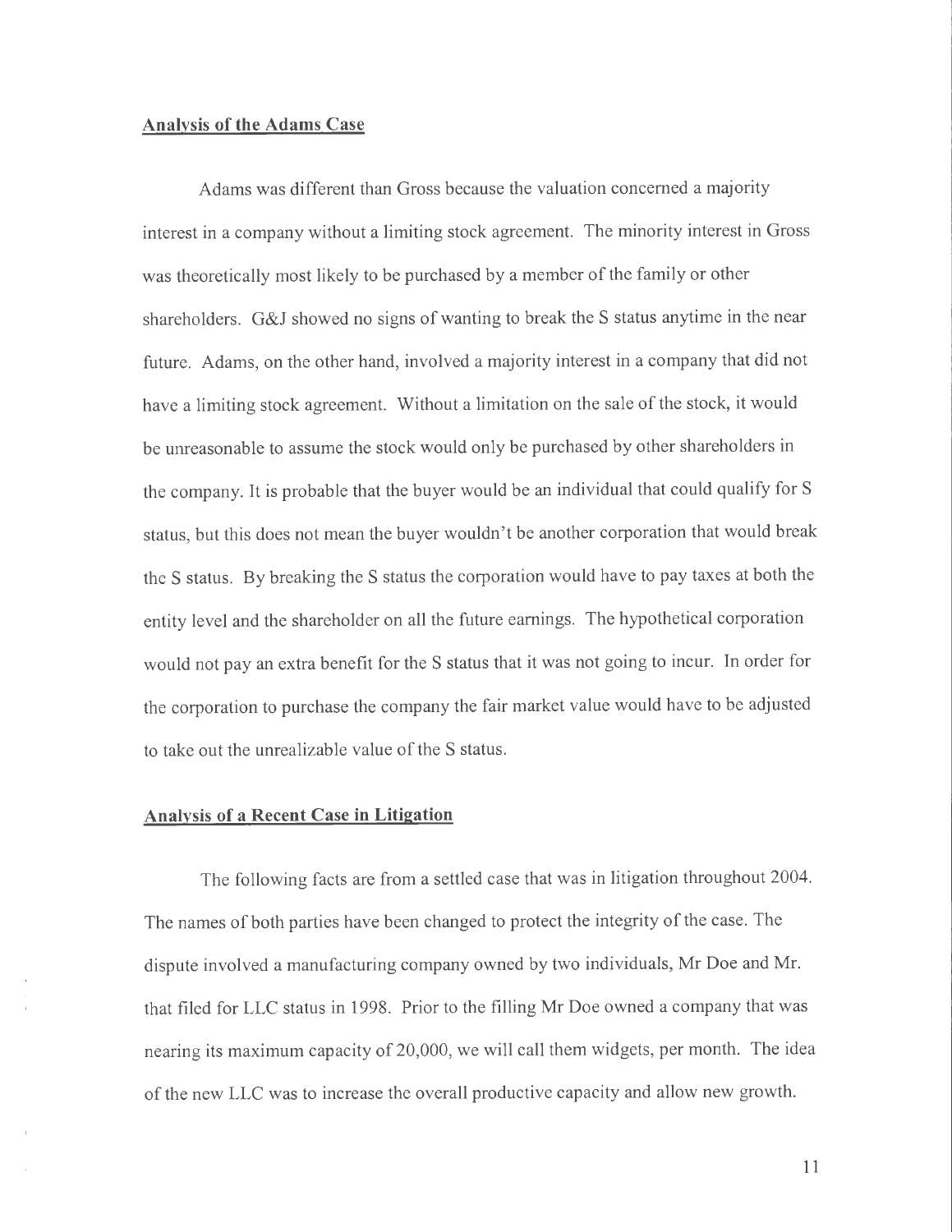Also, the partners agreed that the pre tax earnings of the new capacity would be split equally between the two partners.

This valuation is different from the Gross case in many ways. First, the shares under valuation are that of a controlling interest. Second, the LLC did not have a limiting stock shareholder agreement. Finally, the history did not show a steady history of earnings and distributions. These considerations do not imply that the company is going to continue on into the future as a LLC.

The expert for Mr. Wilson prepared the DCF shown in Exhibit 1. The projected earnings presented in this DCF are clearly pretax. An analysis of the expert report showed no mention of the need to tax affect the earnings of the LLC. I believe the value of this corporation is overstated by not taking into consideration these probable taxes. This is based on the lack of a limiting stock agreement, eliminating the sale of the controlling shares to those who would break the LLC status. Also, the fair market value of this company should be a fair representation of the probable market. The market for the controlling shares of the LLC, as in the Adams case, would most likely include C corporations and other non LLC qualifying entities. The exact amount that this LLC is overstated is based on the amount of taxes the company should have incurred. These earnings would then be discounted back to the present after tax value. The correct capitalization rate is beyond the scope of this essay, but should be taken into consideration when valuing a pass through entity.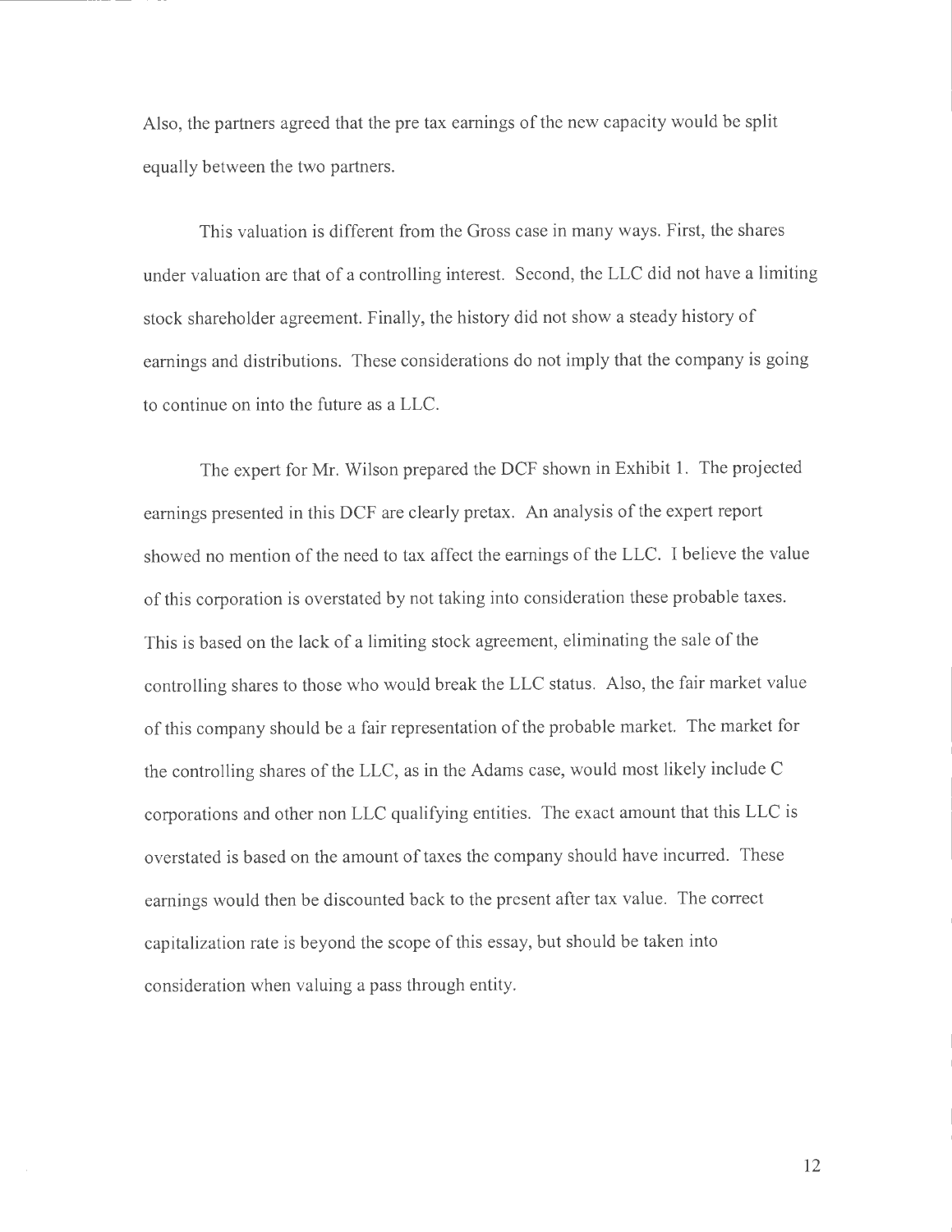#### **Conclusion**

I believe the tax court was correct in not tax adjusting the earnings in the Gross case. This opinion is based on the following relevant facts: 1) The corporation under consideration had a stable history and consistent operations; 2) The historical payout ratio of the company was nearly 100%, 3) The G&J S corporation had a limiting shareholder stock agreement, and 4) The valuation concerned a minority shareholder interest. The problem then is not the Gross case, but the application of the Gross decision in other valuations.

A particular example of the misapplication of the Gross decision is that of the ruling by the tax court in the Adams case. Both the tax payer's expert and the IRS's expert believed that the earnings should bet tax adjusted. However, the court dismissed both of these recommendations and ruled that the earnings did not need to show a tax liability. The tax court cited the Gross decision in there opinion of judgment as an example of how to treat the earnings of the LLC. Clearly the tax court did not analyze the relevant facts of the corporation at hand. The value of the corporation should have been tax adjusted to show the amount of the potential corporate tax. The main reason for this would be the hypothetical market of a controlling interest in Waddell Sluder Adams & Co., Inc. This market would certainly include other entities that would not be able to continue on with the S status. This hypothetical buyer would not pay a tax bonus that it is not going to enjoy. They would pay the same amount for the S corporation as they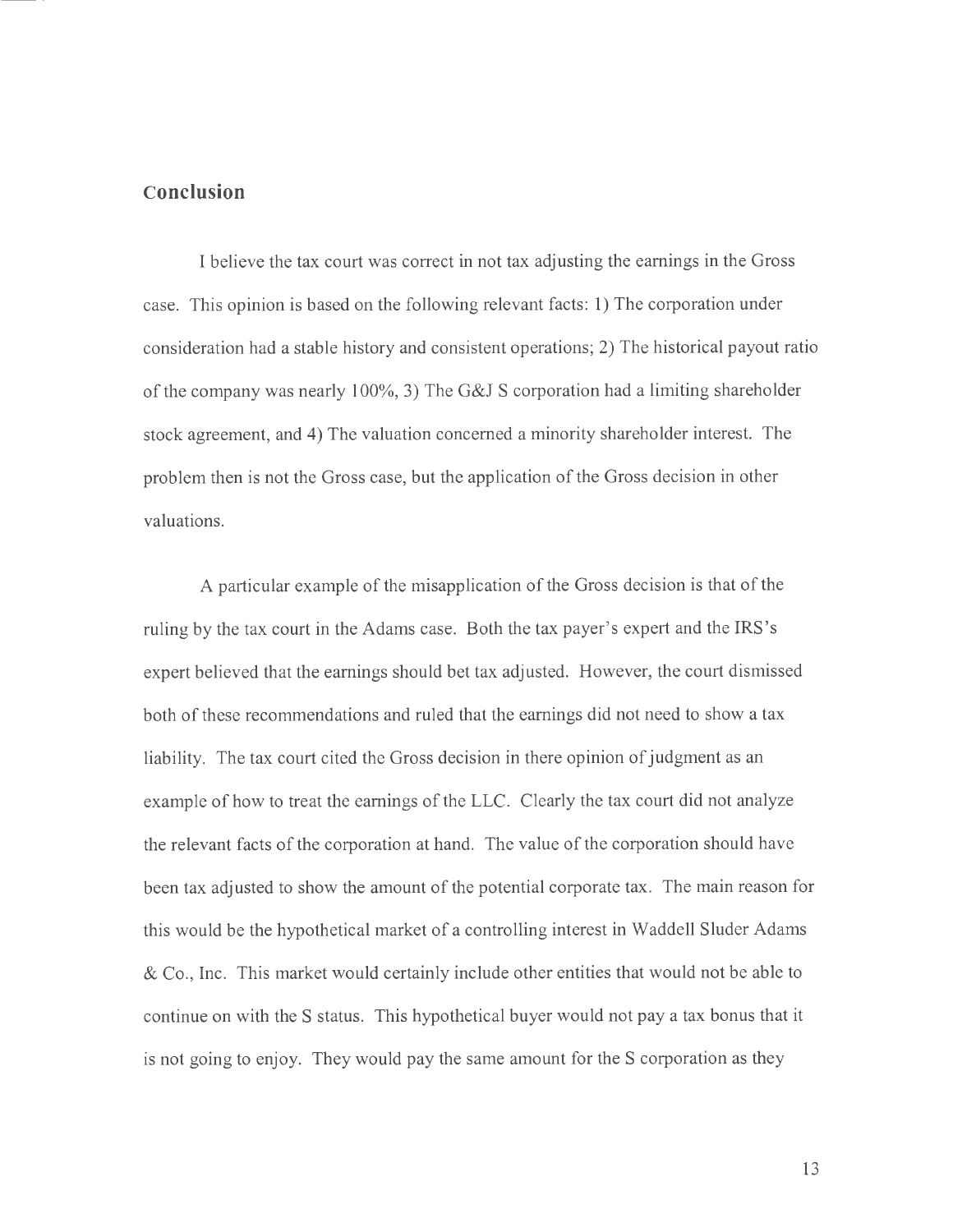would if it were a C corporation. Therefore, the value of the company needs to show this fact and be tax adjusted, valuing it as if it were a C corporation.

It is certainly a fact that judges look for judgments in other cases as a precedent to be followed. The problem with this type of situation in a business valuation setting is that each case must be handled on a case by case basis. A Judge in the Adams case stated:

"A determination of fair market value, being a question of fact, will depend upon the circumstances in each case. No formula can be devised that will be generally applicable to the multitude of different valuation issues arising in estate and gift tax cases.... A sound valuation will be based upon all the relevant facts, but the elements of common sense, informed judgment and reasonableness must enter into the process of weighing those facts and determining their aggregate significance."

Many people in other types of disciplines, such as mathematics, are used to conclusions that are concise and specific. The answer to the proper valuation of a pass through entity does not fit into this simplistic category. Each case presented for valuation is unique from any others in many ways. Sure there are aspects of each case that resemble circumstances of others, but there is always a new challenge. The only way to ensure the equity of the court is to analyze each case on its own merits.

In the future, I hope that more than the judge in the Adams case will understand that each case must be analyzed separately from any other. To ensure the fairness in the court of law this aspect can't be overlooked.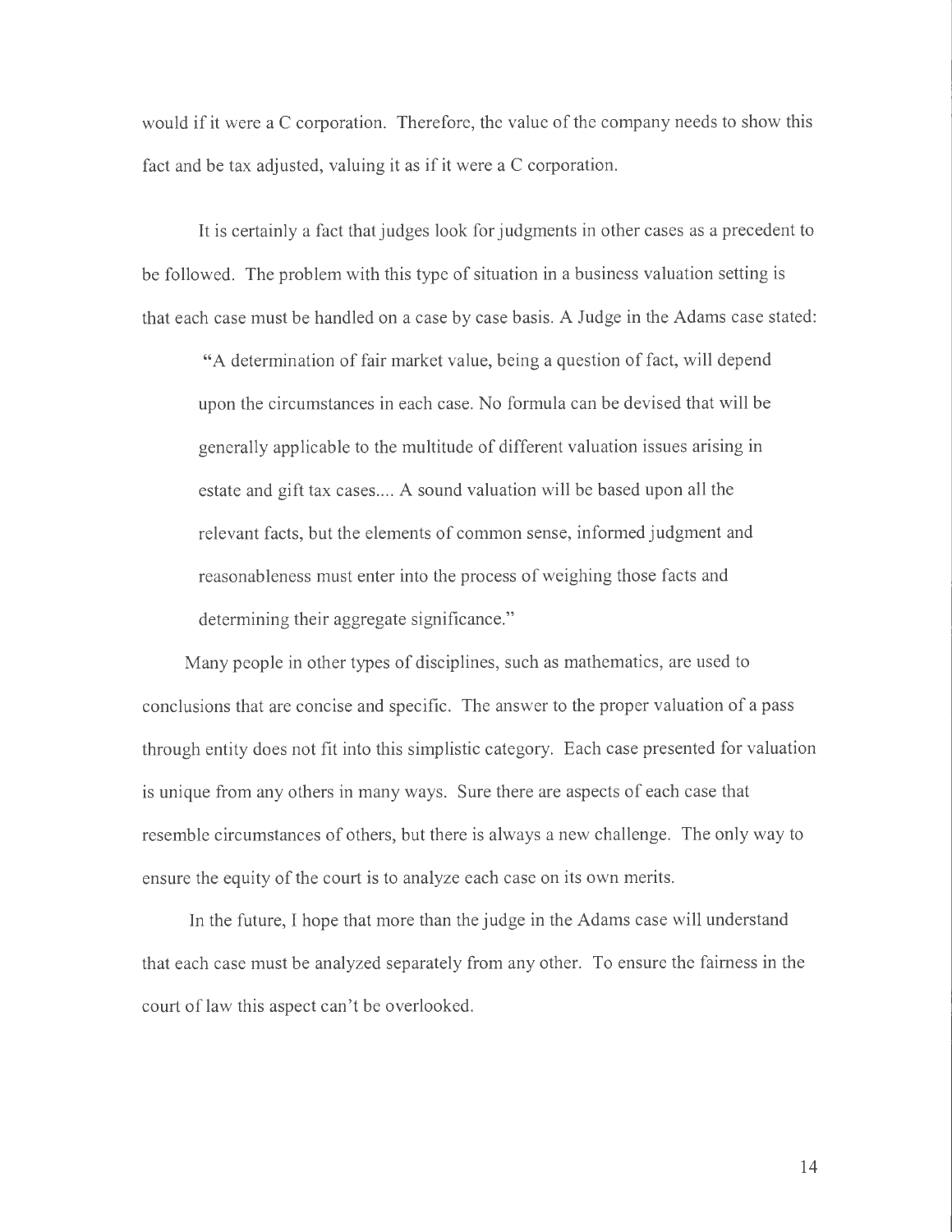**Exhibit 1**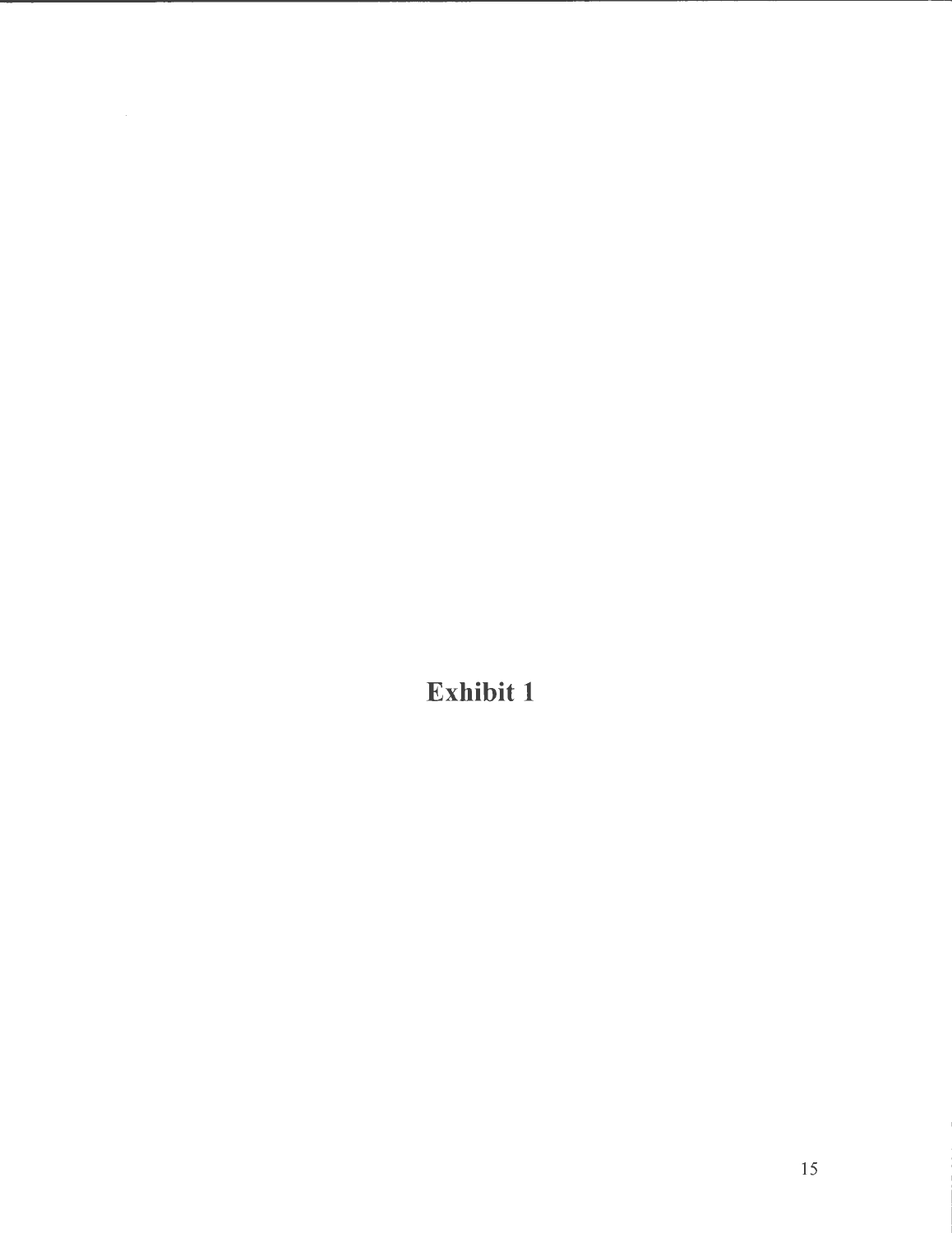|                                              | 10 Months Ended<br>Oct. 31, 2004 |                  | 2004                    |           | 2005           |           |    | 2006           |  |
|----------------------------------------------|----------------------------------|------------------|-------------------------|-----------|----------------|-----------|----|----------------|--|
| Revenues:                                    |                                  |                  |                         |           |                |           |    |                |  |
| Gross Revenue                                | S                                | 1,420,199        | s                       | 1,704,239 | s              | 1,866,141 | \$ | 2,034,094      |  |
| Breakage & Other                             | \$                               | (10,651)         | $\mathsf S$             | (12,782)  | $\mathfrak{D}$ | (13,996)  | s  | (15,256)       |  |
| <b>Net Revenue</b>                           | $\overline{\mathsf{s}}$          | 1,409,547        | $\overline{\mathsf{S}}$ | 1,691,457 | \$             | 1,852,145 | S  | 2,018,838      |  |
| Cost of Goods Sold                           | ${\sf S}$                        | 112,764          | \$                      | 135,317   | \$             | 148, 172  | \$ | 161,507        |  |
| <b>Gross Profit</b>                          | 5                                | 1,296,784        | Ï\$                     | 1,556,140 | S              | 1,703,974 | S  | 1,857,331      |  |
| Expenses:                                    |                                  |                  |                         |           |                |           |    |                |  |
| Advertising                                  | \$                               | 2,083            | s                       | 2.500     | S              | 2,500     | \$ | 2,500          |  |
| Depreciation <sup>*</sup>                    | S                                | 68,170           | Z.                      | 81,804    | S              | 81,804    | \$ | $\blacksquare$ |  |
| General & Administrative * (Dep.)            | \$                               | 10,362           | 2                       | 12,434    |                | 12,807.22 |    | 13,191.43      |  |
| Insurance                                    | 2                                | 13,221           | S                       | 15,865    | S              | 17,451    | S  | 19,197         |  |
| Interest <sup>*</sup>                        | \$                               | 29,608           | Z.                      | 35,021    | S              | 28,663    | s  | 21,603         |  |
| Occupancy                                    | \$                               | 16,157           | 2                       | 19,388    | s              | 19,388    | S  | 19,388         |  |
| Payroll*                                     | \$                               | 246,671          | \$                      | 296,005   | S              | 324,125   | S  | 353,297        |  |
| Payroll Tuxes*                               | \$                               | 18,007           | S                       | 21,608    | 2              | 23,661    | S  | 25,791         |  |
| Phone                                        | \$                               | 2,104            | S                       | 2,525     |                | 2,651.22  |    | 2,783.78       |  |
| Travel*                                      | S                                | 8,333            | S                       | 10,000    | S              | 10,000    | S  | 10,000         |  |
| Utilities                                    |                                  | 7,943            | $\overline{\mathbf{S}}$ | 9.532     | Z.             | 10,485    | S  | 11,533         |  |
| <b>Total Expenses</b>                        | $rac{s}{s}$                      | 422,659          | 3                       | 506,682   | $\mathsf{s}$   | 533,535   | S  | 479,284        |  |
|                                              | s                                |                  |                         |           |                |           |    |                |  |
| Operating Income                             | S                                | 874,125          | s.                      | 1,049,458 | S.             | 1,170,438 | s  | 1,378,048      |  |
| Other Expense                                | $\mathsf{S}$                     |                  | $\pmb{\mathbb{S}}$      |           | S              |           | Ż. | ۰              |  |
| Pretax Income                                | 2                                | 874,125          | Z                       | 1.049,458 | s              | 1,170,438 | S  | 1,378,048      |  |
| Terminal Value                               |                                  |                  |                         |           |                |           | s  | 6,756,792      |  |
| Nominal Cash Flows                           |                                  |                  | $\overline{\mathbf{S}}$ | 1,049,458 | \$             | 1,170,438 | S  | 8,134,839      |  |
| <b>Discounted Cash Flows</b>                 |                                  |                  | s                       | 871,679   | -S             | 807,480   | S  | 4,661,478      |  |
| Value Estimate of OLP LLC<br>Control Premium | Z.                               | 6,340,637<br>10% | Minority Interest       |           |                |           |    |                |  |
| Value Estimate of OLP LLC                    | Z.                               | 6,974,701        | Controlling Interest    |           |                |           |    |                |  |
| 50% of Value Estimate                        | \$                               | 3,487,350        | Interest                |           |                |           |    |                |  |

# **Projected Income Statements** & **Multi-Period Capitalization Method**

 $\mathcal{A}=\mathcal{A}$  .

 $\sim$  8  $\mu_{\rm{max}}$